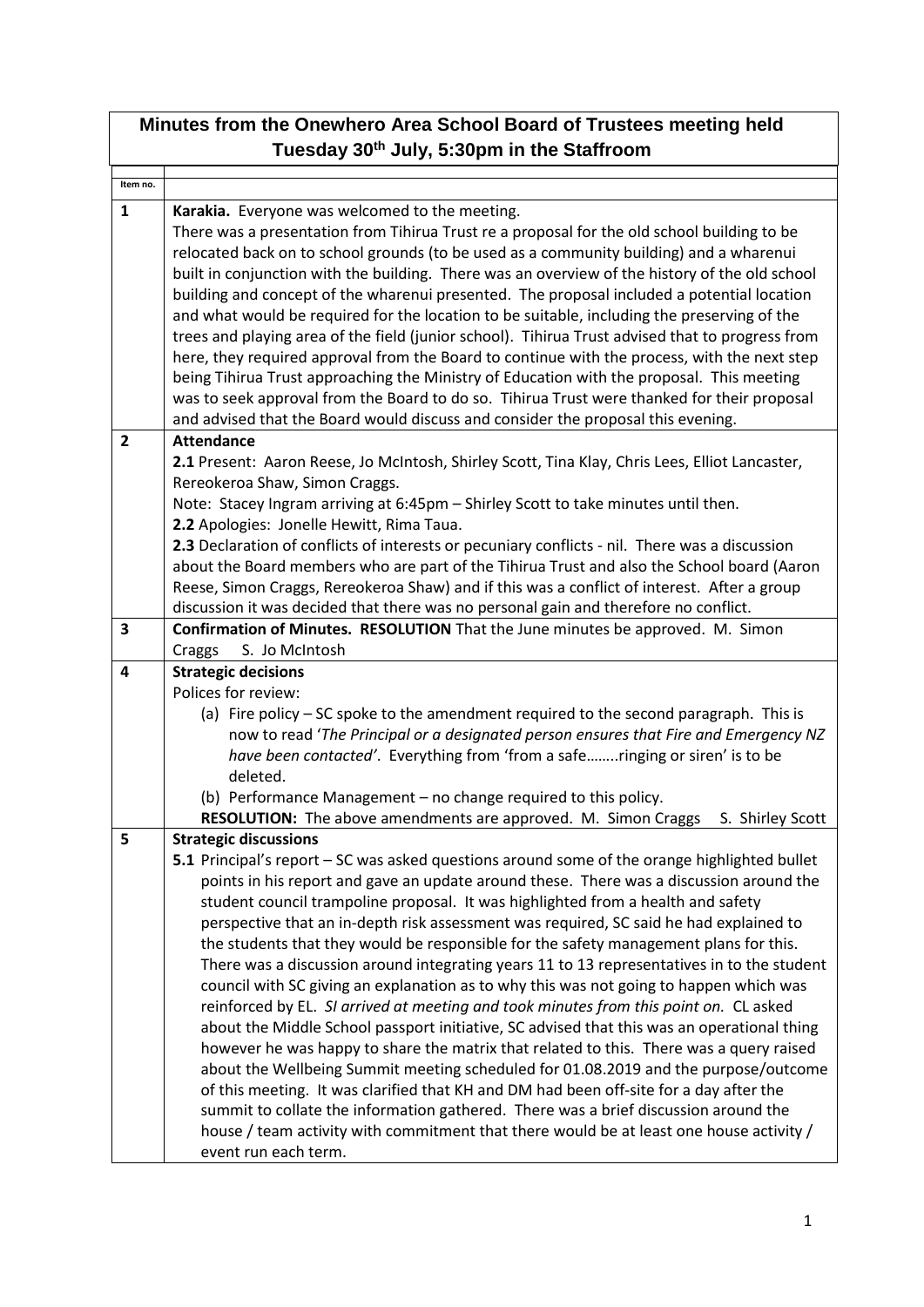**5.2** Achievement data (mid-year report) – There was a discussion around the positives around mathematics data in year 6 and year 9, SC talked about the work the math's department had put in to the math's program. There were concerns about the writing data with the focus this year being on writing. There was a query raised around the new students that had come in mid-year, SC advised that these students have come in from further afield and not from our local feeder schools. There was a discussion around the students entering OAS mid-year and transitioning these students.

AR advised that the challenge with looking at this is that level groups don't move very often, that we were half way through the year now, what were they expecting to see at the end of the year based on this reporting – AR asked if a projection could be included to understand this, this was briefly discussed. It was said that what the Board would like to understand more is: (1) getting students to the curriculum expectation (green section in report) and (2) how many students are we managing to push further on. SC gave a brief overview on the groups and how they were shifting. There was a question raised around the commentary on years 7-8 writing, SC advised that they would be moving away from genre based writing. The basics would be covered first then move on to genre later once basics are imbedded. There was a discussion around this being the first year for composite classes in the year 7/8 area. SS advised that the year 7's have flown. There was a discussion around composite groups and the benefits of this. A question was asked that if this stretches and brings up year 7s how are the year 8s stretched. SS advised that a lot of work had gone in to ensuring that there were no double ups for the year 8s, to ensure they were not covering any of the same work as last year. It was advised that one of the teacher aides would be working with groups of kids, there was a discussion around this. It was also said that it can only take a couple of kids to swing statistics. There was mention of Astle testing with SC saying that the result should be on overall teacher judgement as opposed to just one assessment. It was said from a Board perspective that what they need to know is what are the key issue areas and who needs resources to help get them there. SC suggested getting a small group together to establish how this could look in terms of reporting so this would be easier for the Board to understand.

- **5.3** Behaviour report (mid-year report) SC advised that the commentary in the box covers a lot of things but asked if there were any questions. SC advised that he was pleased with the serious verbal misconduct result detailed, only 10 incidents reported this year. SC talked about the staff focus around this behavior and how it has had an impact. SC talked about kids respecting the environment they are in and if there is an adult present – that the staff are talking to the students about context. SC confirmed that incidents logged are based on context, there was a discussion around this. There was a question asked around the high numbers recorded under year 9 and 10 and was this a few students causing this. This seemed well up on the year last year and we are only part way through the year. SC to look in to this and data.
- **5.4** NCEA data update (analysis and commentary for semester 1) it was acknowledged that 51% of standards completed was a real improvement on the data for the same time as last year. It was said that they were still having to chase some teachers around this. It was reiterated that the timeframe to have this information entered by the teacher was 3 weeks after the assessment due date and that this was now written in to policy, so anyone failing to meet this is in breach of policy. There was further discussion around this. There was a question asked around how University entry was tracking, SC confirmed that this is tracked, this could be added in commentary moving forward for Board awareness. SC advised that this year was an easy transition from year 10 to year 11 as these students went straight in to semesters and had not been used to the old system. SC talked of one of the annual targets for the year was to lift 'merit' or above results and that to date they were not having any shifts here. SC talked through things that had been put in place to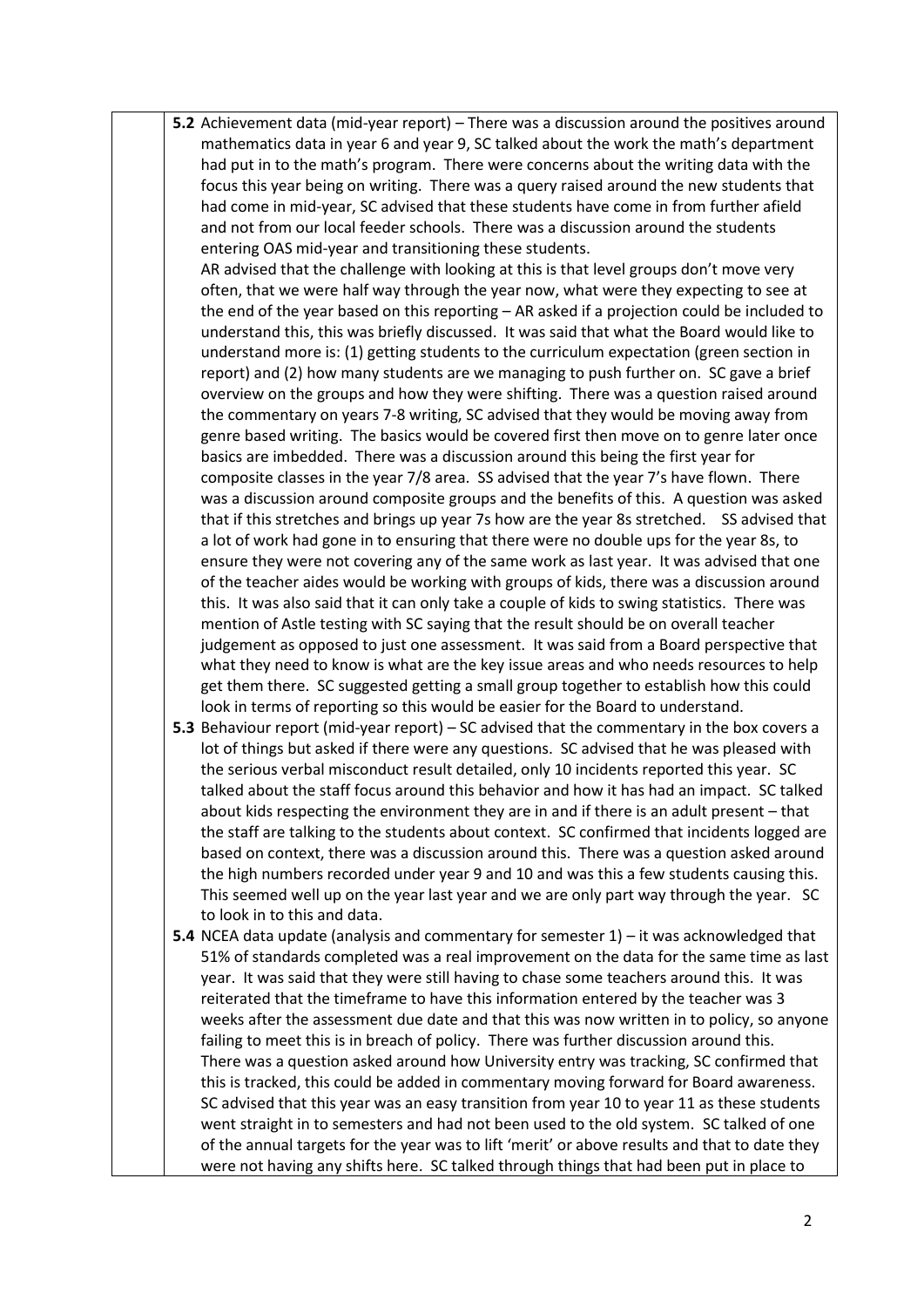|   | assist with this but did want to highlight now that they will struggle to meet this target.                                                                            |
|---|------------------------------------------------------------------------------------------------------------------------------------------------------------------------|
|   | There was a discussion around the kamar portal and the information available to parents                                                                                |
|   | and students in there. It was highlighted that the blame should not sit with students                                                                                  |
|   | about hitting results. SC agreed, he's against saying it's the students fault, we have to do                                                                           |
|   | what we can do to make it better and engage all parties (teachers, parents and students).                                                                              |
|   | There was a discussion around students setting goals for themselves with their Whanau                                                                                  |
|   |                                                                                                                                                                        |
|   | teachers to regularly review as well.                                                                                                                                  |
|   | 5.5 SENCo report (term 2 summary) – There was a discussion around how a priority learner is                                                                            |
|   | identified and what this means. There was a question asked around if there were any                                                                                    |
|   | programs for gifted and talented. SC advised no, and that he is aware that this is currently                                                                           |
|   | a gap however the priority at present was with priority learners. There was a discussion                                                                               |
|   | around the number of special needs students currently on the register and how this                                                                                     |
|   | number compares with other schools, SC gave an example and said he feels that this is on                                                                               |
|   | par.                                                                                                                                                                   |
|   | 5.6 Jamie L'Huillier was welcomed to the meeting. JL gave an update on the OAS local                                                                                   |
|   | curriculum that he is working on and where things are currently, at this point in time local                                                                           |
|   | input is required. JL talked about the 3 community evenings scheduled in August /                                                                                      |
|   | September (being held at: Onewhero Rugby Club, Tuakau Cossie Club & Te Awamarahi                                                                                       |
|   | marae). The objective of these meeting is to get community and stakeholders to come                                                                                    |
|   | along and have a say in what they think in terms of content, context and skills. What                                                                                  |
|   |                                                                                                                                                                        |
|   | should students leave OAS knowing about the local area. JL talked briefly about the                                                                                    |
|   | activities planned at the evenings to engage whanau/community. There was a discussion                                                                                  |
|   | and examples talked about. JL was thanked for his update and the information provided.                                                                                 |
| 6 | <b>Monitoring and Review</b>                                                                                                                                           |
|   | 6.1 Policies for Assurance:                                                                                                                                            |
|   | (a) Physical Restraint policy was assured by SC and there was a brief discussion around                                                                                |
|   | this policy.                                                                                                                                                           |
|   | (b) Appraisal of Principal was assured by AR.                                                                                                                          |
|   | 6.2 June Financial reporting - The finance committee reported they had met the day before to                                                                           |
|   | review the documents, AR talked through the findings from their meeting. AR highlighted that                                                                           |
|   | some budgets (% spent year to date) seem high at present however this is due to resources                                                                              |
|   | being required / brought earlier in year. The budget will improve as year goes on due to this.                                                                         |
|   | SC gave an overview of the 5YA and how the sum of money allocated is spent in order of                                                                                 |
|   | priority. This was summarised as: Priority 1 is H&S / Priority 2 is Infrastructure etc / Priority 3                                                                    |
|   | is Renovations to meet modern learning environment, lighting, heating etc / Priority 4 is for                                                                          |
|   | other projects. SC talked through all of the infrastructure projects worked through which are                                                                          |
|   | not necessarily visible, these were summarised as: alarm system update, partial roof                                                                                   |
|   | replacement, UV water treatment, heat pumps and drainage. SC advised that the school is                                                                                |
|   |                                                                                                                                                                        |
|   | now at a stage on working on priority 3 and talked about the toilet block upgrade (by room 9)                                                                          |
|   | which had just been completed in holidays. The next project scheduled for the term 3                                                                                   |
|   | holidays is the art and music rooms, which will see break out spaces built and a replacement                                                                           |
|   | floor. Then the next steps were other projects; minor upgrades scheduled for the hub and                                                                               |
|   | hall. AR and SC shared their recent experience visiting other schools that Steve Waters                                                                                |
|   | (Property advisor) also looks after. There was a discussion about having a project group to                                                                            |
|   | pull projects and priorities together. It was said that it would be good to report the schools                                                                         |
|   | successes and share these stories with the community especially where progress is not always                                                                           |
|   | visible. SC talked about the recent successes SI had in grant applications for the school,                                                                             |
|   |                                                                                                                                                                        |
|   |                                                                                                                                                                        |
|   | gaining funding for the cushion fall bark, turf for the junior school courts and funding towards                                                                       |
|   | a school van. SC also said that the successes are not just about property, that these create                                                                           |
|   | opportunities for learning through play, that the turf will create a great environment to do<br>this. There was a discussion around kids having pride in their school. |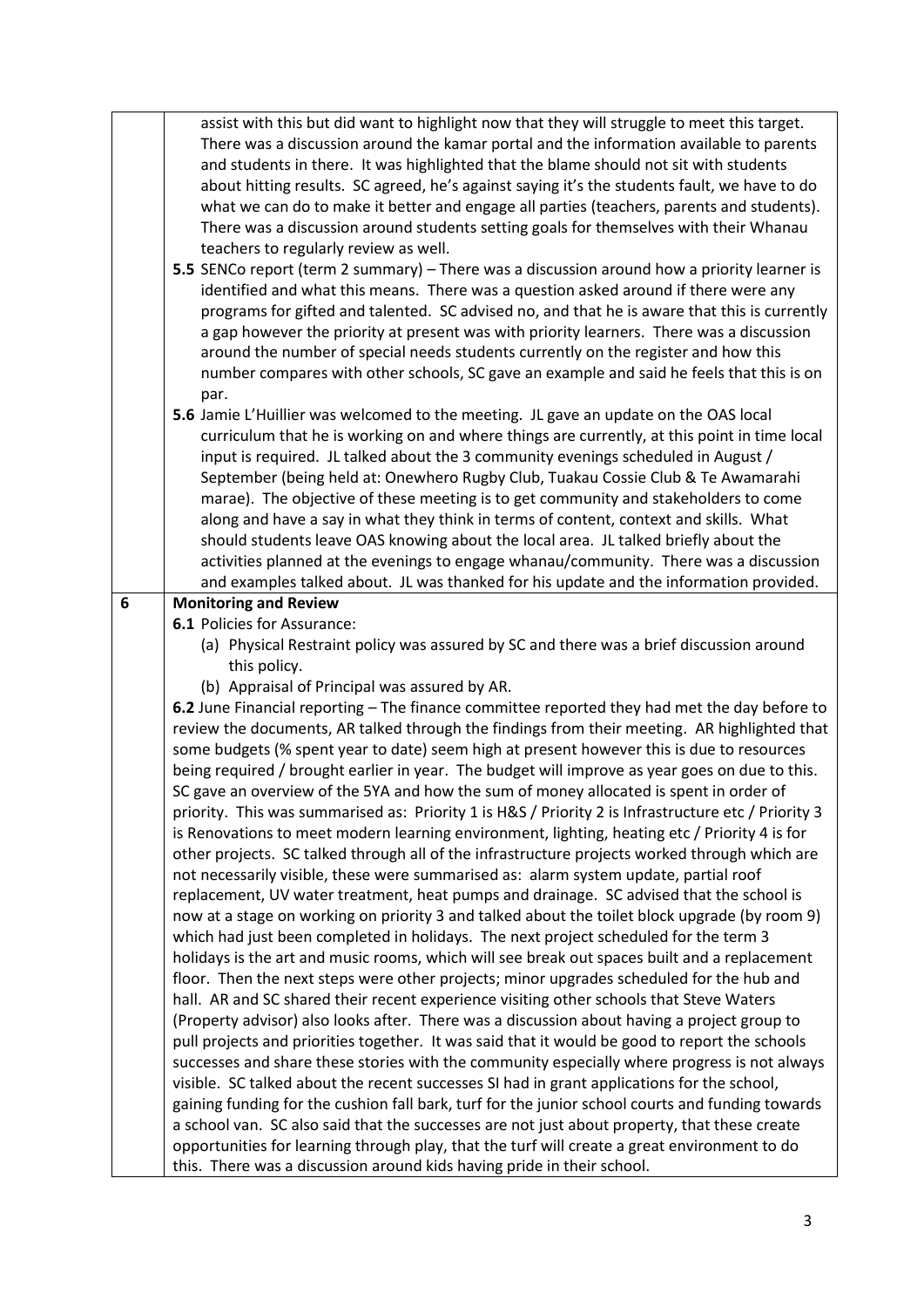|                | RESOLUTION That the June 2019 financial report be accepted. M. Elliot Lancaster S. Aaron                                                                                                     |
|----------------|----------------------------------------------------------------------------------------------------------------------------------------------------------------------------------------------|
|                | Reese                                                                                                                                                                                        |
|                | 6.3 Whanau update - There was a follow on discussion from the Tihirua Trust proposal /                                                                                                       |
|                | presentation made to the board earlier in the evening. All members were in support of the                                                                                                    |
|                | project.                                                                                                                                                                                     |
|                | RESOLUTION: OAS Board support Tihirua Trust to continue moving forward with the next                                                                                                         |
|                | steps in the process of their proposal for the old school building to be relocated back on to                                                                                                |
|                | school grounds (to be used as a community building) and a wharenui built in conjunction with                                                                                                 |
|                | the building. Tihirua Trust have the support of the Board to approach the Ministry of                                                                                                        |
|                | Education with their proposal. M. Simon Craggs<br>S. Aaron Reese                                                                                                                             |
|                | 6.4 School House update - TK advised that all rent had been received on time, there are no                                                                                                   |
|                | arrears at present and the houses were not due for inspection therefore no inspection details                                                                                                |
|                | to report on.                                                                                                                                                                                |
|                |                                                                                                                                                                                              |
|                | 6.5 Health & Safety Reporting. There was a question raised around including the detail of the                                                                                                |
|                | care cards. SC gave an overview of the 365 system, he said that feedback to date had been                                                                                                    |
|                | positive of the program. There was a discussion around the capabilities of the system and the<br>annual cost confirmed. Concern was raised around the detail in the Injury & Accident report |
|                |                                                                                                                                                                                              |
|                | where an incident had happened a second time, it was noted that this hazard should have<br>been resolved and the drum moved to a different location after the first incident. SC             |
|                | confirmed that the drum has been moved to a different location now.                                                                                                                          |
|                |                                                                                                                                                                                              |
|                | RESOLUTION That the Health & Safety reporting be received. M. Jo McIntosh<br>S.<br>Rereokeroa Shaw                                                                                           |
| $\overline{7}$ | <b>BOT Administration</b>                                                                                                                                                                    |
|                | 7.1 General.                                                                                                                                                                                 |
|                | (a) Donation waiver - SC gave an overview of the government policy to waive donations,                                                                                                       |
|                | the school would then get a \$150 per student funding boost. SC talked about what                                                                                                            |
|                | this would equate to versus the amount the school currently receives in parent                                                                                                               |
|                | donations. There was a brief discussion around how this would affect camps, it was                                                                                                           |
|                | thought that the school still could request a contribution towards camp/s from                                                                                                               |
|                | parents. SC said he had emailed the minister asking for some clarification around the                                                                                                        |
|                | policy and that he would share when he received the response. SC advised that the                                                                                                            |
|                | school would need to decide by November what the intention was around the                                                                                                                    |
|                | donation waiver. It was clarified that this would not affect the breakfast club                                                                                                              |
|                | donations etc as this was a voluntary contribution for a charitable cause - not learning                                                                                                     |
|                | associated.                                                                                                                                                                                  |
|                | (b) There was a brief discussion around the upcoming annual BOT student election.                                                                                                            |
|                | MINUTE: The agreed election date is Friday 20 <sup>th</sup> September 2019, Stacey Ingram appointed as                                                                                       |
|                | the Returning Officer, the election is for one student representative. M. Simon Craggs<br>S.                                                                                                 |
|                | Aaron Reese.                                                                                                                                                                                 |
|                | 7.2 Action list from June meeting.                                                                                                                                                           |
|                | (a) SC advised that he had handed the Emergency Planning and Procedures to DM to be                                                                                                          |
|                | included in the staff induction process for new teachers and detailed in the handbook. SC                                                                                                    |
|                | also advised that printed copies referred to in this policy will be put in place in all teaching                                                                                             |
|                | spaces on Thursday.                                                                                                                                                                          |
|                | (b) SC updated that DM had on the Wellbeing agenda to discuss the Wellbeing survey that                                                                                                      |
|                | was to be completed in term 2 at the next meeting.                                                                                                                                           |
|                | (c) SC advised that the information from the Wellbeing Summit held on $17th$ June had been                                                                                                   |
|                | collated and at the next Board meeting he will have key themes/next steps                                                                                                                    |
|                | (goals/outcomes) to present.                                                                                                                                                                 |
|                | (d) SC confirmed that regular walk arounds and the audit process was in place in line with the                                                                                               |
|                | Risk Management policy and that the H&S annual schedule will also include this.                                                                                                              |